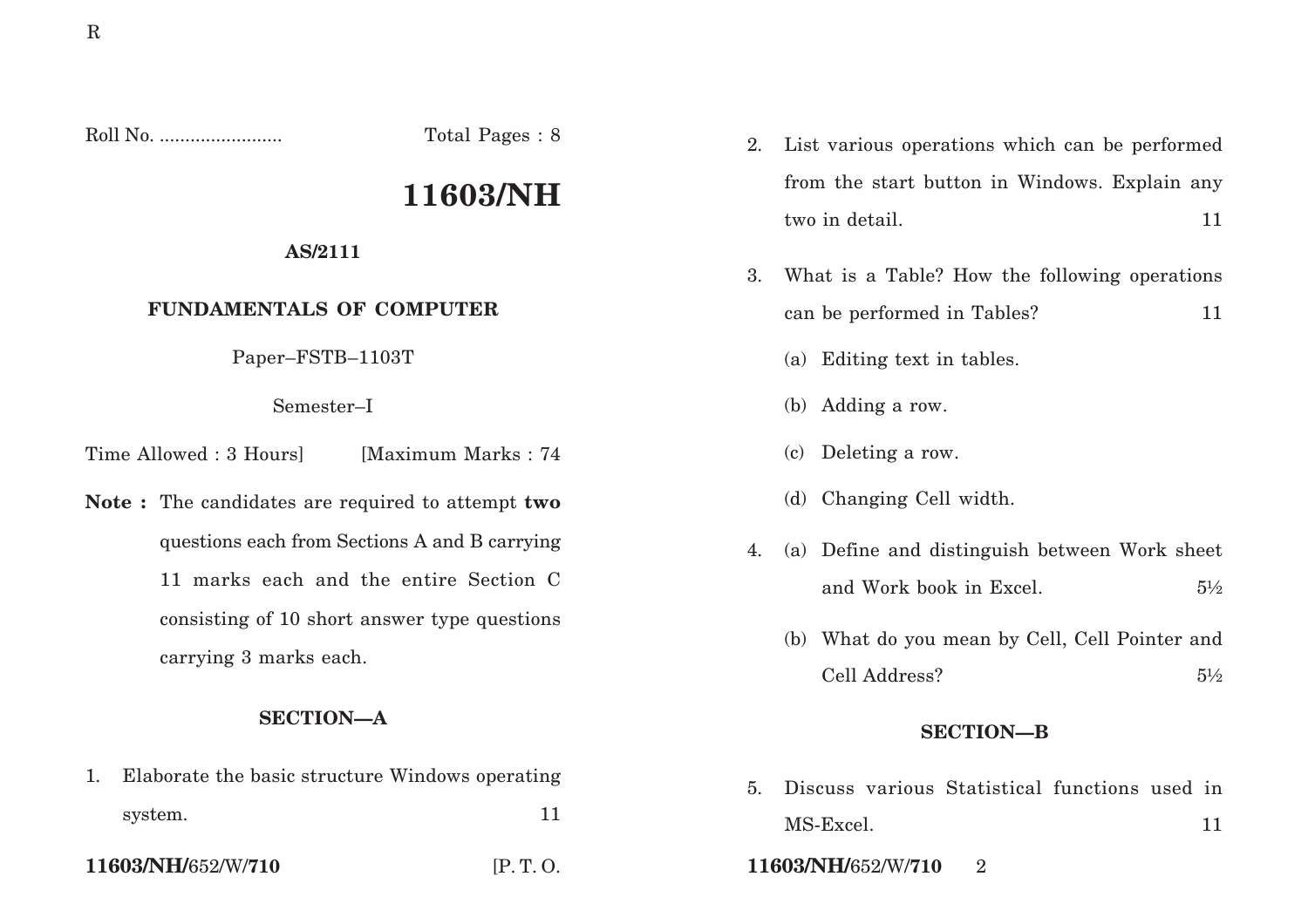- 6. What are the various types of Charts and Graphs available in Excel? Discuss in detail. 11
- 7. What is a PowerPoint presentation? What are the elements of PowerPoint? Briefly discuss each. 11
- 8. What is Slide transition? How can you choose and apply the transition to a slide? How the time intervals can be set between different slides of the slide show? 11

### **SECTION—C**

- 9. Write short notes on the following :  $10\times3=30$ 
	- (i) Define a Computer. What are its characteristics?
	- (ii) How to set the date and time in Windows?
	- (iii) What are various ways to run an application in Windows?
- **11603/NH/**652/W/**710** 3 [P. T. O. **11603/NH/**652/W/**710** 4
- (iv) What do you mean by Justification? What are the various Text Justifications that can be performed?
- (v) Differentiate between 'save' and 'save as'.
- (vi) List various time functions of Excel.
- (vii) What is Cell referencing?
- (viii) How to format the numbers in a Worksheet?
- (ix) How to add images of your Presentation?
- (x) Write short note on Email.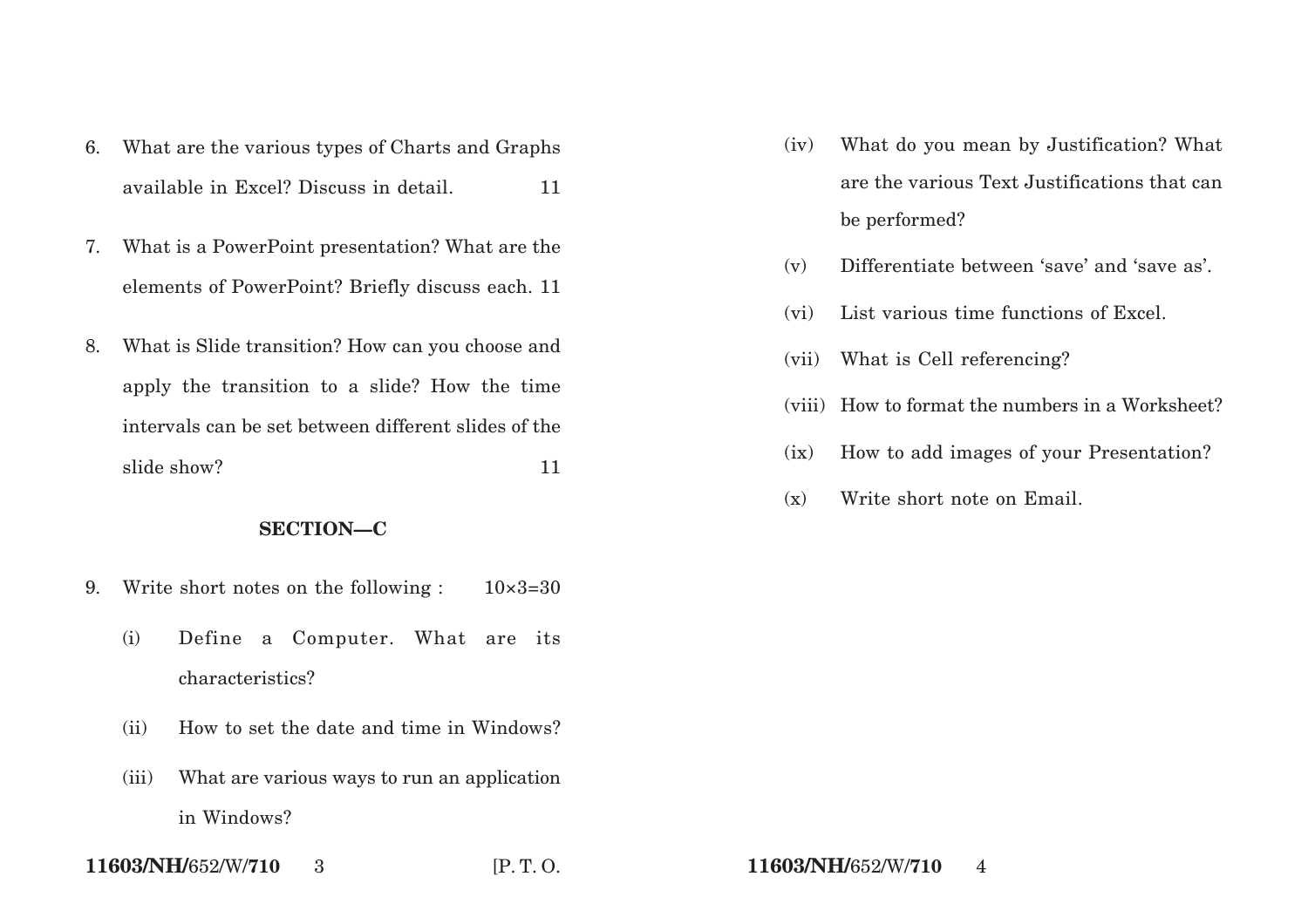### **PUNJABI VERSION**

**ਨੋਟ :** ਭਾਗ А ਅਤੇ В ਹਰੇਕ ਵਿਚੋਂ **ਦੋ–ਦੋ** ਪਸ਼ਨ ਕਰੋ ਅਤੇ **ਹਰੇਕ ਪਸ਼ਨ ਦੇ 11 ਅੰਕ ਹਨ। ਭਾਗ C ਸਾਰਾ ਕਰੋ। ਇਸ** <u>ਵਿਚ 10 ਸੰਖੇਪ ਉੱਤਰ ਵਾਲੇ ਪ੍ਰਸ਼ਨ ਲਾਜਮੀ ਹਨ ਅਤੇ</u> **ਹਰੇਕ ਪੁਸ਼ਨ ਦੇ 3 ਅੰਕ ਹਨ।** 

#### **Bwg—A**

- 1. ਮਲ ਢਾਂਚਾ ਵਿੰਡੋਜ਼ ਓਪਰੇਟਿੰਗ ਸਿਸਟਮ **ੳੱਤੇ ਚਾਨ**ਣਾ **pwE[** <sup>11</sup>
- <u>2. ਵਿੰਡੋਜ ਵਿਚ ਸਟਾਰਟ ਬਟਨ ਰਾਹੀ ਕੀਤੇ ਜਾ ਸਕਣ ਵਾਲੇ</u> ਵੱਖ-ਵੱਖ ਓਪਰੇਸ਼ਨਾਂ ਦਾ ਵਰਣਨ ਕਰੋ। ਕਿਸੇ ਦੋ ਦੀ ਵਿਸਥਾਰ **nwl ivAwiKAw kro[** <sup>11</sup>
- 3. ਸਾਰਣੀ (Table) ਕੀ ਹੈ? ਨਿਮਨ ਓਪਰੇਸ਼ਨਾਂ ਨੂੰ ਸਾਰਣੀਆਂ **rwhIN ikvyN kIqw jw skdw hY?** <sup>11</sup>
	- (a) Editing text in Tables.

**11603/NH/**652/W/**710** 5 [P. T. O. **11603/NH/**652/W/**710** 6

- (b) Adding a Row.
- (c) Deleting a Row.
- (d) Changing Cell width.
- 4. (a) ਐਕਸੈੱਲ ਵਿਚ ਵਰਕਸ਼ੀਟ ਅਤੇ ਵਰਕ ਬੱਕ ਵਿਚ ਫ਼ਰਕ ਦੱਸੋ ਅਤੇ ਵਿਆਖਿਆ ਕਰੋ।
	- (b) ਸੈੱਲ, ਸੈੱਲ ਪੋਆਇੰਟਰ ਅਤੇ ਸੈੱਲ ਐਡਰੈਸ ਤੋਂ ਕੀ **Bwv hY?** <sup>11</sup>

#### **Bwg—B**

- 5. MS-Excell ਵਿੱਚ ਕਿਹਤੇ ਵੱਖ–ਵੱਖ ਸਾਂਖਿਆਕੀ ਕਾਰਜ ਕੀਤੇ ਜਾਂਦੇ ਹਨ? ਚਰਚਾ ਕਰੋ। **Andrew Krown ਵਿੱਚ 11**
- 6. ਐਕਸੈੱਲ ਵਿਚ **ੳਪਲਭਦ ਵੱਖ-ਵੱਖ ਕਿਸਮਾਂ ਦੇ ਚਾਰਟ** ਅਤੇ **gRw& kI hn? crcw kro[** <sup>11</sup>
- 7 ਪਾਵਰ ਪੋਆਇੰਗ ਪੇਸਕਾਰੀ ਕੀ ਹੈ? ਪਾਵਰ ਪੋਆਇੰਗ ਦੇ <u>ਤੱਤ ਕੀ ਹਨ? ਹਰੇਕ ਦੀ ਸੰਖੇਪ ਚਰਚਾ ਕਰੋ। 11</u>